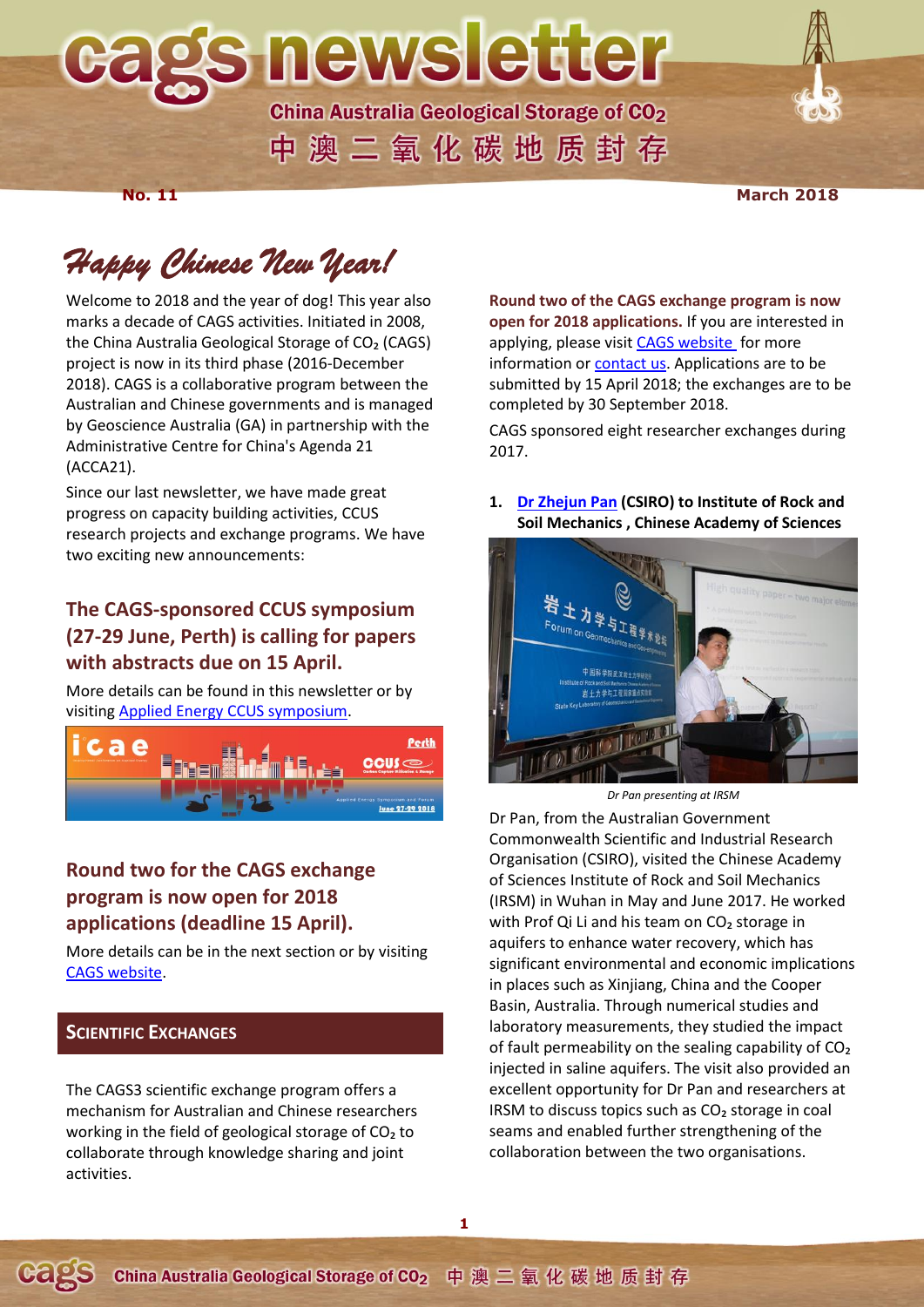**2. [Dr Ruina Xu](http://www.cagsinfo.net/other-activities/ruina-xu) (Tsinghua University) to Sydney University**



*Dr Xu with Prof Wiley at Sydney University* During her visit to the School of Chemical and Biomolecular Engineering at the University of Sydney in July and August 2017, Dr Ruina Xu worked closely with Prof Dianne Wiley to study the impact of flexible  $CO<sub>2</sub>$  transport on the safety of  $CO<sub>2</sub>$  transport and geological storage. This collaboration is providing insights into the operation of the whole CCS chain in order to promote the development of new ideas and solutions to issues related to the practical implementation of large-scale commercial CCS projects.

# **3. [Dr Matt Myers](http://www.cagsinfo.net/other-activities/cags3-exchanges) (CSIRO) to China University of Petroleum, Beijing**



*Dr Myers at China University of Petroleum, Beijing*

Dr Matt Myers was hosted by Prof Bo Peng from the China University of Petroleum in Beijing from August to September 2017. He worked with researchers on X-ray CT imaging of core samples and the development of research plans to collaborate in the areas of chemical tracers and core flooding. During his exchange, he visited researchers working in CCS

related areas in Shanghai, Wuhan, Guangzhou and Qingdao. The exchanges resulted in his collaboration with Chinese researchers on the publication of several papers related to chemical tracers and possible submission of joint funding proposals related to experimental studies on CO<sub>2</sub> clathrates.

# **4. [Dr Liuqi Wang](http://www.cagsinfo.net/other-activities/liuqi-wang) (GA) to Xinjiang Oil Co. & Center for Hydrogeology and Environmental Geology Survey, China Geological Survey**

Dr Liuqi Wang visited Karamay Research Institute of Petroleum Exploration and Development, Xinjiang Oilfield in September 2017. During his visit, Dr Wang worked with the modelling team for CO2-EOR in the Petroleum Development Section on developing both static and dynamic reservoir models for a  $CO<sub>2</sub>$ -EOR project in the Junggar Basin.

After Karamay, Dr Liuqi Wang undertook his exchange at the Center for Hydrogeology and Environmental Geology Survey, China Geological Survey (CHEGS, CGS), Baoding, Hebei Provence in October 2017. In Baoding, Dr Wang worked with the reservoir modelling team on CO₂-EWR (enhanced water recovery) in the Junggar Basin.



*Dr Wang with colleagues from China Geological Survey*

During the exchange period, Dr Wang shared his knowledge and research experience on the recent Australian CCS activities and in the petroleum reservoir modelling through several presentations on reservoir modelling and CCS.

## **5. [Dr Sam Xie](http://www.cagsinfo.net/other-activities/sam-xie) (Curtin University) to China University of Petroleum, Beijing**

During his three-month exchange to the School of Petroleum Engineering, China University of Petroleum (Beijing), Dr Xie worked with Prof Xinwei Liao and his team on the effect of changes in net effective pressure on multiphase flow during CO₂

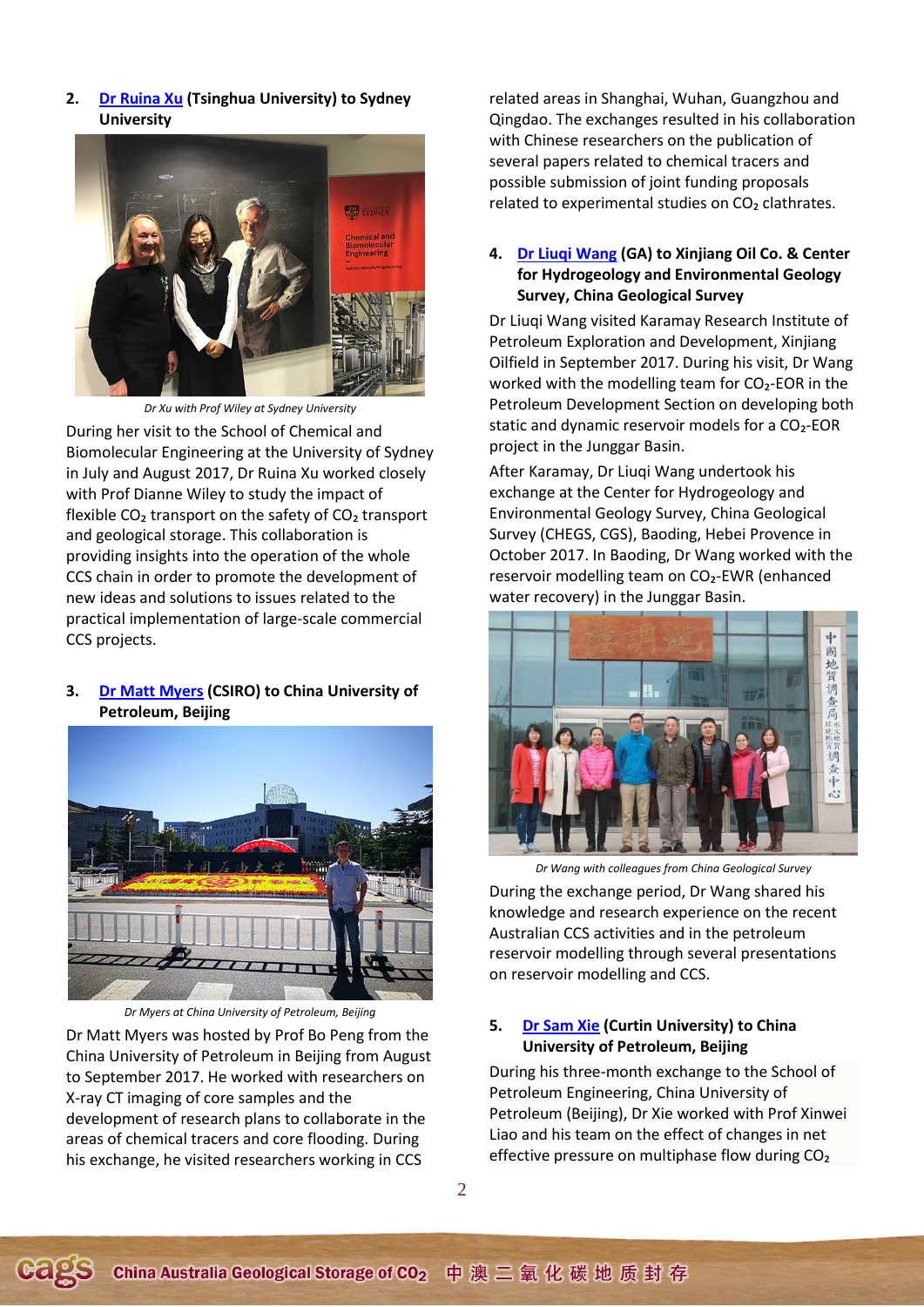storage, which has significant environmental and technical implications. His research included assessing CO₂ storage potentials in China's Songliao and Ordos basins, and Australia's Gippsland and Otway basins. This exchange has promoted further collaboration between Curtin University and CUPB, and will be beneficial for CCUS research in China and Australia.



*Dr Xie presenting at China University of Petroleum*

#### **6. [Dr Yujie Diao](http://www.cagsinfo.net/other-activities/yujie-diao) (CHEGS, CGS) to CSIRO**

Hosted by CSIRO, Dr Yujie Diao undertook an exchange at the Department of Earth Science and Resource Engineering in Melbourne from November to December 2017. He focused his research on reservoir modelling of CO₂-EWR in East Junggar Basin working closely with Prof Jonathan Ennis-King's team. During his visit, he also visited CO2CRC Otway project, Geoscience Australia, National Geosequestration Laboratory and Western Australian Government's Department of Mines, Industry Regulation and Safety in Perth.



*Dr Diao sharing his research with colleagues from CSIRO in Melbourne*

#### **7. [Mr Chengkai Fan](http://www.cagsinfo.net/other-activities/chengkai-fan) (IRSM, CAS) to Monash University**

In August 2017, Mr Chengkai Fan, a postgraduate student from the Institute of Rock and Soil Mechanics (IRSM), participated in a three-month exchange at Monash University. Studying under the supervision of Prof Ranjith Gamage of the Department of Civil Engineering School, Mr Fan conducted laboratory experiments investigating how pressure and salinity influences the saturation of solutions after CO<sub>2</sub> was injected into core specimens at different pressure levels. The study aims to better understand CO₂ migration mechanism and CO₂ sequestration efficiency.

With the assistance of Dr Zhejun Pan from CSIRO, Mr Fan completed a paper on monitoring core flooding experiments of saline water saturated sandstone using high-precision fiber Bragg grating (FBG). He will continue his collaboration with researchers from Monash University and CSIRO.



*Mr Fan at the 3Gdeep labotory at Monash Universtiy*

# **8. [Mr Xufeng Li](http://www.cagsinfo.net/other-activities/xufeng-li) (CHEGS, CGS) to Geoscience Australia**

Xufeng Li visited Geoscience Australia (GA) from 30 September to 28 November 2017 in Canberra. Mr Li focused his research on hydrogeological mapping of carbon dioxide enhanced water recovery (CO₂-EWR) in the Junggar Basin together with Dr Andrew Feitz, the leader of the CCS research team at GA. Mr Li